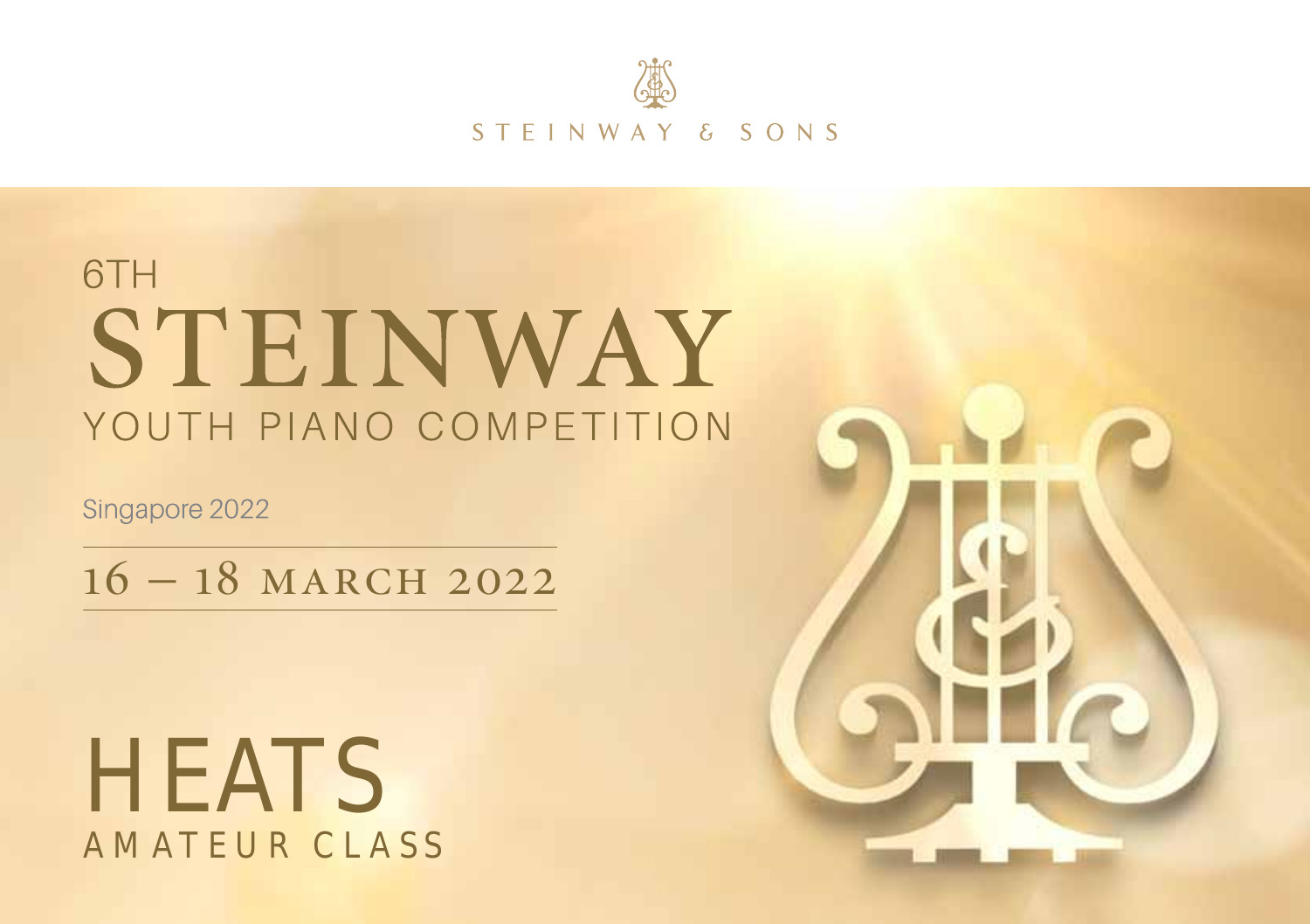## MESSAGE FROM CHAIRLADY OF SYPC



### Celine Goh General Manage r STEINWAY GALLERY SINGAPORE STEINWAY ROUTIOUE MANILA

Welcome to the sixth edition of the Steinway Youth Piano Competition (SYPC)!

Over the past two years, the pandemic has truly changed all aspects of life and it certainly has left its impact on the SYPC.

In this, we at the competition have done our best to take all the learning curves since 2020 to even make the competition stronger and more conducive as a platform for young talents to grow and to reach out to a wider audience.

Taking off from 2020 when the competition saw several firsts—i.e introducing the Amateur Class and being possibly among the first competitions in the region to go fully online this year, the competition continues to push the envelope through observations made over the past 1 ½ years or so.

We have increased the number of judges in the competition to ensure greater rigour. To further, nurture a sense of community and to create opportunities for music community, all the judges are from Singapore or musicians domiciled in Singapore.

We have also noted on how both teachers and students have adapted their learning to an online platform since the previous SYPC. In this, and to ensure that you, the audience, can enjoy the competition from the comfort and safety of your homes, the competition will take the form of a hybrid event.

During the pandemic, circumstances have, in an ironic but yet hopeful way, seen more adults either taking up piano lessons or because of movement restrictions, seen piano loving adults spend more time practising! Hence, the

new category in the Amateur Class this year, Youth-at-Heart which is open to amateurs from 35 year of age and above.

We will continue to grow the competition in the coming years, drawing lessons from the pandemic and the new normal that is setting in on us. We will continue to evolve to create a platform that is constantly relevant for young talents and serve the music community.

This year we are encouraged by the number of participants who have competition programmes that promises many days of good music ahead for all.

On behalf of the competition, I wish all music lovers, participants, families, teachers and judges a musically enriching SYPC 2022 ahead!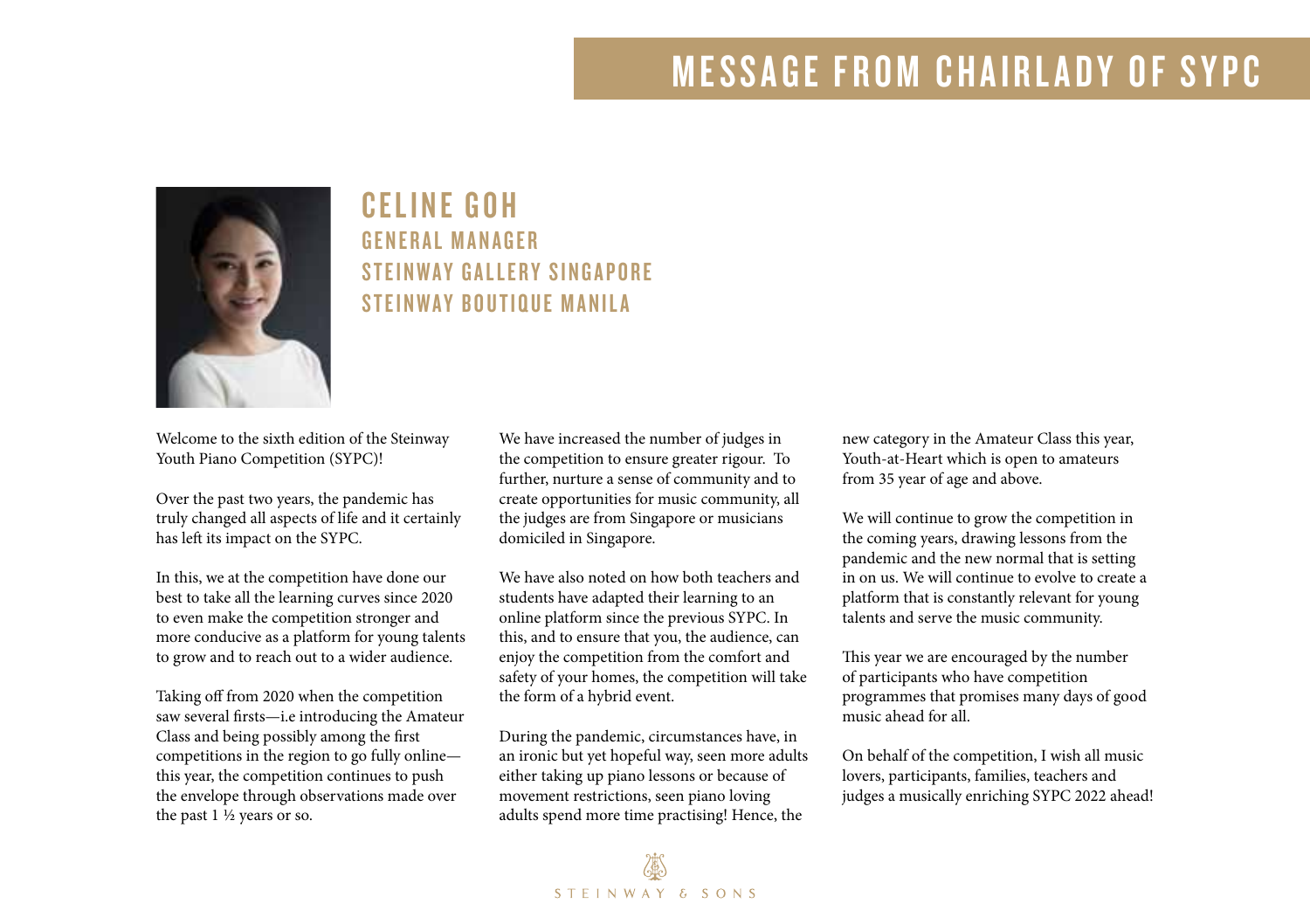# OUR DISTINGUISHED JUDGES



### **MS SIITINI GOH**

Sutini Goh, came from Indonesia to Singapore to study the piano at the NAFA, under the tutelage of Mr. Benjamin Loh. She received a scholarship to pursue the joint-degree B.A. (Hons) in Music programme between NAFA and the University of Wales. At NAFA, she consistently placed among the top students in her cohort, and was frequently awarded bursaries and grants.

In 1999 and 2000, Sutini was invited to play at the Young Pianist of the New Millennium competition, and her performance was broadcast over Singapore's classical radio station. Today she is an acclaimed competition winner and pianist (with a predilection for Bach, Chopin, and Liszt), and her students have won many accolades as well. In her subsequent years in Singapore, Sutini has successfully balanced the role of teacher and performer.

Many of her students have been awarded prizes in National and International piano competitions. As a pianist, Sutini has given numerous public performances, as both soloist and chamber musician, such as solo recital at Chijmes Hall (part of the Music Box event organised by The Esplanade), perform a piano trio at the Ong Teng Cheong Concert at Esplanade Concert Hall, in Esplanade Recital Hall. And in December 2006 and September 2012, she was part of the Singapore team that performed in the Asia Grand Piano Concert at the prestigious Seoul Arts Center Concert Hall in Korea.

Sutini is also a prize winner of numerous international competitions such as 6th All-Japan Piano Concours, the 19th International Young Musician Competition in Italy, the 9th International Chopin Piano Competition in Asia, and the Honorable Mention in the Bradshaw & Buono International Piano Competition, USA.

In recent years, she has been invited to be on the jury panel locally and internationally.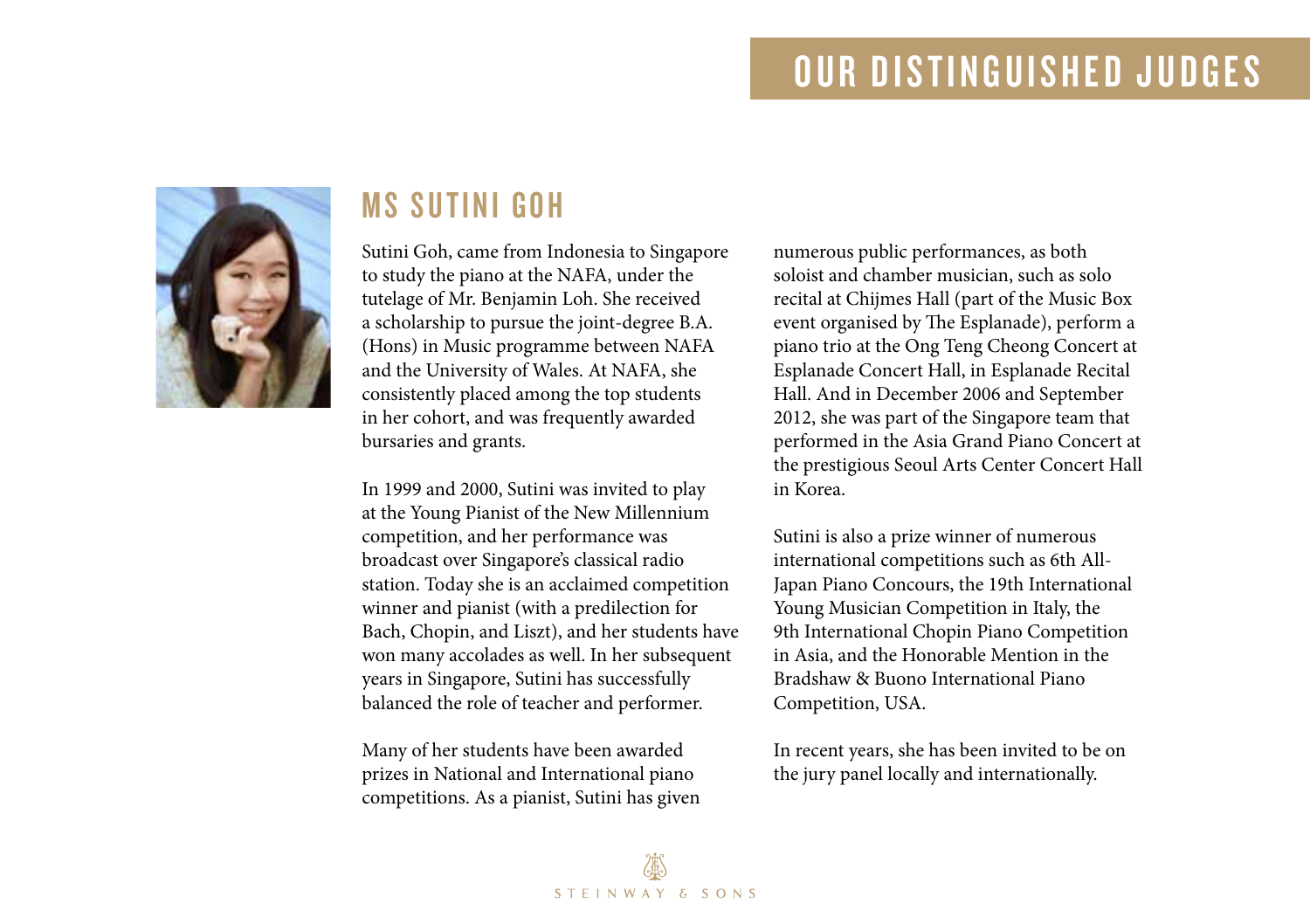## OUR DISTINGUISHED JUDGES



### **MS ROXANA TANG**

Roxana Tang, pianist, music educator, choral conductor, examiner, author and publisher of 6 piano books, has a vast experience over her 40 years of teaching. Her students have achieved High Scorer's Awards, won first prize in piano competitions and distinctions in diploma examinations. Having recently conducted many sessions for piano teachers over zoom on the subject of neurally wiring aural training with piano playing,

Roxana has successfully introduced her new piano books around the globe. Besides music, Roxana is also a wholesome life enthusiast, recommending improved lifestyle choices, including exercise, gardening in the sun, plant-based diet and more.

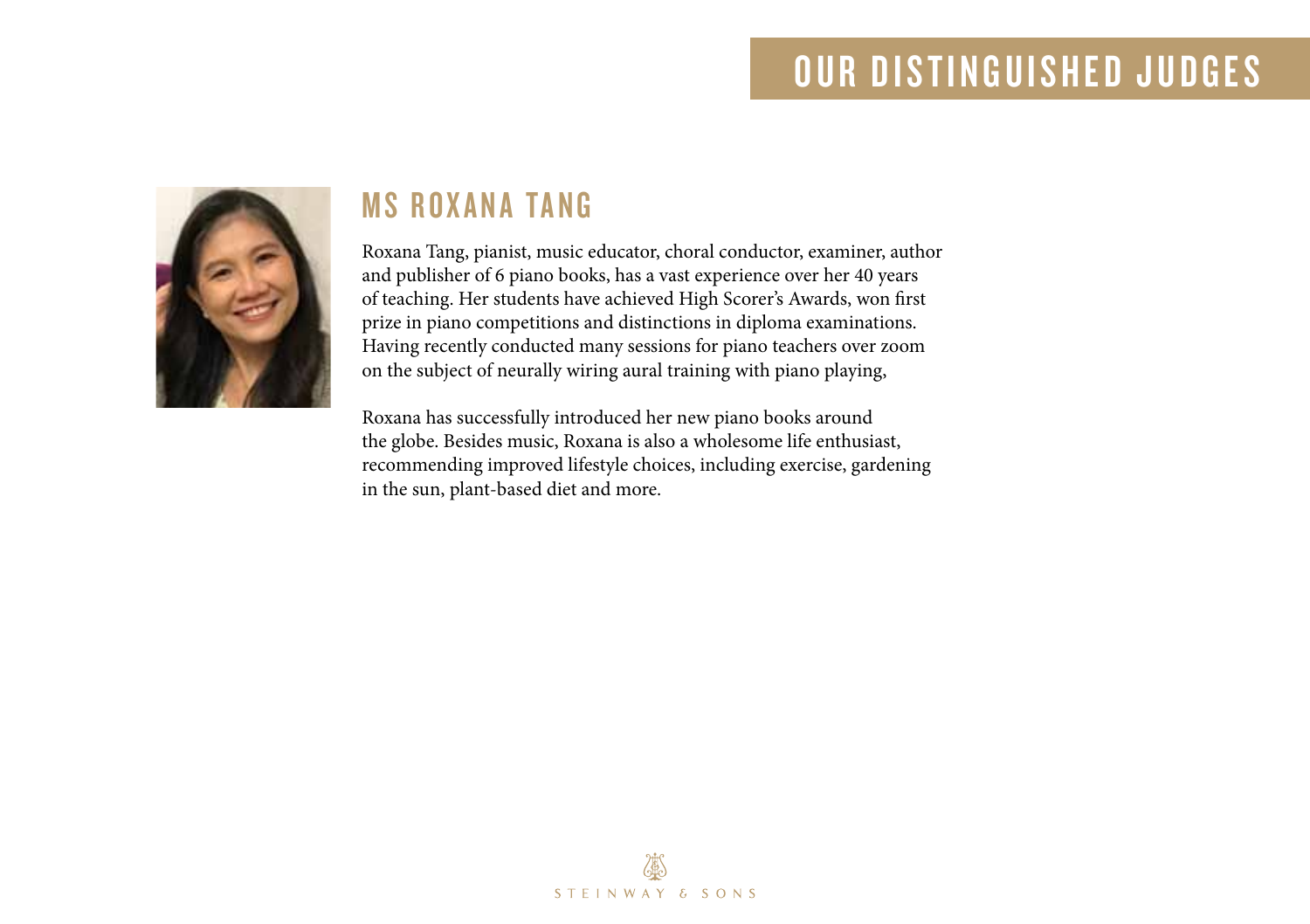# OUR DISTINGUISHED JUDGES



### **MS NIKI TEN**

Niki Teo is the Founder and Principal at Niki's Music Studio, currently situated at Tanglin Shopping Centre.

At Niki's Music Studio, we aim to journey alongside every music enthusiast with a personal touch. Niki began her musical journey at the tender age of 4 and has picked up various instruments along the way. She has attained her Grade 8 Practical and Theory ABRSM in Piano, Grade 8 LCM in Voice, and Grade 3 Royal College of Music in Violin as a third instrument. She also took up a leadership role in her high school choir and led them for various SYF competitions. Her school's choir won a Gold award for an international competition at Carnegie Hall in New York City. Niki graduated from Singapore Polytechnic with a Diploma in Music and Audio Technology and received the Music and Arts Scholarship Award for all 3 years. She was also the Featured Artiste in her final year for her original song 'Aches of Love'.

Another one of her original songs, "Closer to the Edge" was broadcast live on national radio 92.0FM, with a live showcase at an event organised by Budweiser. After obtaining her diploma, Niki was offered a place in Boston's Berklee College of Music.

Niki has taught for years at various music schools, including one of the most reputable music schools in Singapore, the Lee Wei Song School of Music (李伟菘音乐学校). Deeply passionate about both music and teaching, her students have achieved gold medals for school music competitions, and one of them has successfully joined the Vienna Boys' Choir. In recent years, Niki has several students who have achieved distinctions in their piano and vocal examinations.

In addition to her passion for teaching, Niki has recently completed a Piano Pedagogy course in Yong Siew Toh Conservatory of Music at National University of Singapore. Occasionally, she would perform with her band "Niki & Friends". The band plays a variety of music genres, from contemporary pop, jazz, R&B, soul, rock and oldies.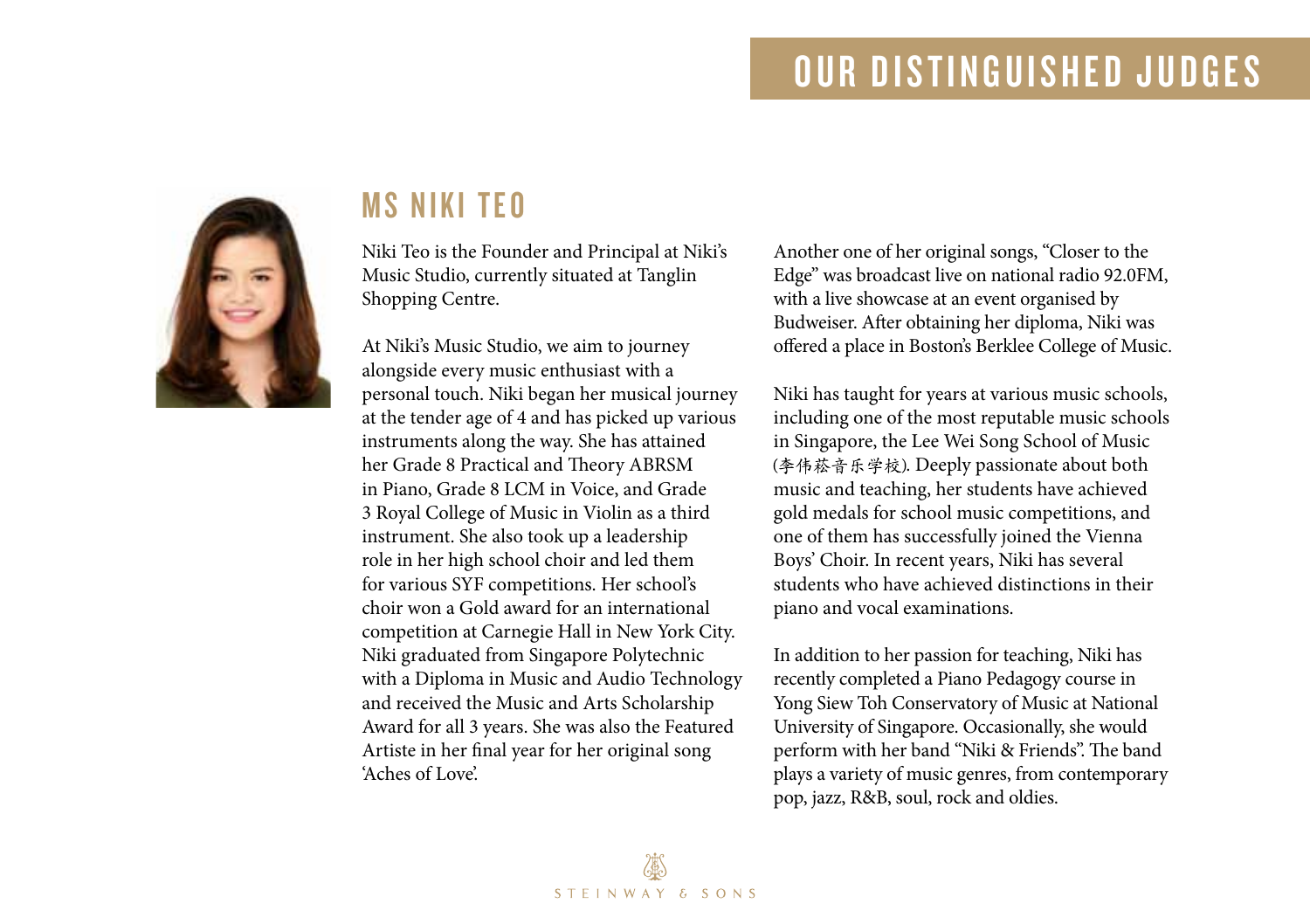### Group 1 • 10am – 11am

#### **Declan Lai Yuzhe (ID #2708)**

- • Brian Chapple, March Hare, A minor
- • Isaak Berkowitsch, Variationen über ein russisches Volkslied, No.41, E minor

#### **Shalom Ng Shyann-E (ID #2712)**

- • William Gillock, Fountain in the Rain
- • Dmitry Kabalevsky, Variations in D Op. 40 No. 1

#### **Elfie Tong Woyun (ID #2686)**

- • Nikolay Petrovich Rakov, Der Tag ist vergangen, No. 24 , Aus Jugendtagen, D minor, "The Day is Ended
- • Antonio Diabelli, Sonatina, No. 1, Op. 151, G major, "Rondo", 3rd movement

#### **Gwen Chaurusno (ID #2606)**

- • Joseph Haydn, Tedesca, 3, Hob IX/22, G Major
- • Johann Sebastian Bach, Musette, BWV Anh. 126, D Major

#### **Lucia Lek (ID #2701)**

- • Thomas Attwood, Allegro, 1, Sonatina, G, Allegro, 1st movement
- • Helen Madden, The First Flakes Are Falling

#### **Claire Weng (ID #2706)**

- • Joseph Haydn, Andante, B-flat major
- • Alan Bullard, Disco Baroque, F-sharp major

#### **Wang Zichen (ID #2693)**

- • Friedrich Burgmüller, 25 Etudes Faciles, Op.100 No. 2, A minor, "Arabesque"
- • Chee-Hwa Tan, The Swing, G major

#### **Libby Chan (ID #2614)**

- Joseph Haydn, Allegro Moderato: 1st movement from Sonata in A flat, Hob. XVI:46
- • Aaron Copland, Scherzo Humoristique, The Cat and The Mouse

#### **Joshua Lum Kai Ze (ID #2671)**

- Joseph Haydn, Sonata in C major, Hob. XVI:10, 1st movement
- • Ludwig van Beethoven, Seven Bagatelles, No.1, Op.33, E flat major
- • Dmitry Kabalevsky, Sonatina, No. 1, Op.33, G minor, 3rd movement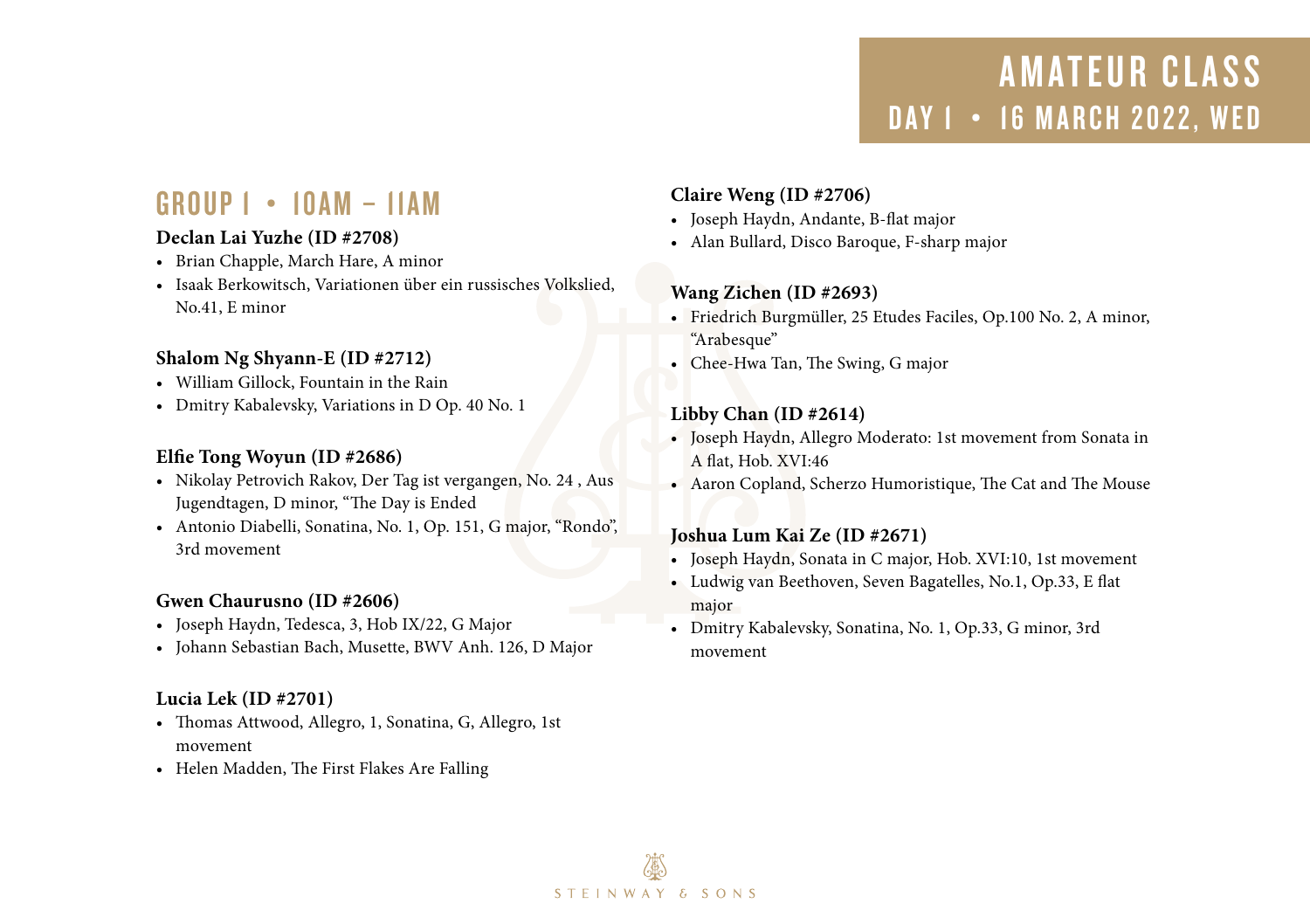### Group 2 • 11am – 12pm

#### **Zheng Feilin (ID #2561)**

- • Frédéric Chopin, Fantaisie Impromptu, Opus Posth. 66, C sharp minor
- • Ludwig van Beethoven, Piano Sonata No. 5 in C minor, Op. 10, No. 1, 1st movement

#### **Emily Yang Miruo (ID #2557)**

- • Domenico Scarlatti, keyboard Sonata , K443, D
- Christopher Norton, No. 3 from rock prelude 1, E flat, Jingo

#### **Valerie Ong Wen Qi (ID #2572)**

- • Ludwig van Beethoven, Sonata , No.4, Op.7, E flat, Allegro molto e con brio, 1st movement
- • Liszt, Concert étude No. 2 in F minor, "La Leggierezza"

#### **Shi Xin Yi (ID #2582)**

- • Johann Sebastian Bach, Partita, No. 2 , BWV 826, C minor, Sinfonia, Sarabande, Capriccio
- • Ginastera, Danzas Argentinas, No. 3, Op. 2, Danza Del Gaucho Matrero, 3rd movement

### Group 3 • 12pm – 1pm

#### **Goh Xuan Lei Claire (ID #2696)**

- • Johann Sebastian Bach, Partita No. 1 in B flat, BWV 825, Giga, 7th movement
- • Joseph Haydn, Piano Sonata in E-flat major, Hob. XVI/49, L.59, III. Tempo di Minuetto, 3rd movement
- • Sergey Prokofiev, Visions fugitives, No.10, Op.22, "Ridicolosamente"

#### **Isabel Kuan Yun Chun (ID #2553)**

- Mikhail Glinka, Variations on the theme "The Nightingale" by A. Alyabyev in E minor
- • Béla Bartók, Rondo No. 1 from Three Rondos on Folk Tunes in C major

#### **Isabella Xiong (ID #2553)**

- • Joseph Haydn, Sonata, 50, HOB.XVI/37, in D major, 1st movement
- • Dimitri Kabalevsky, Variation Facile, Op. 40, D major

#### **Chan Kin Wang Keith (ID #2589)**

- • Wolfgang Amadeus Mozart, Sonata in C, K309/284b (1777) 1st movement
- • Frédéric Chopin, Deux Nocturnes, Komponiert 1836/37, Opus 32 Nr.1, Dedies a Madame la Baronne de Billing nee de Courbonne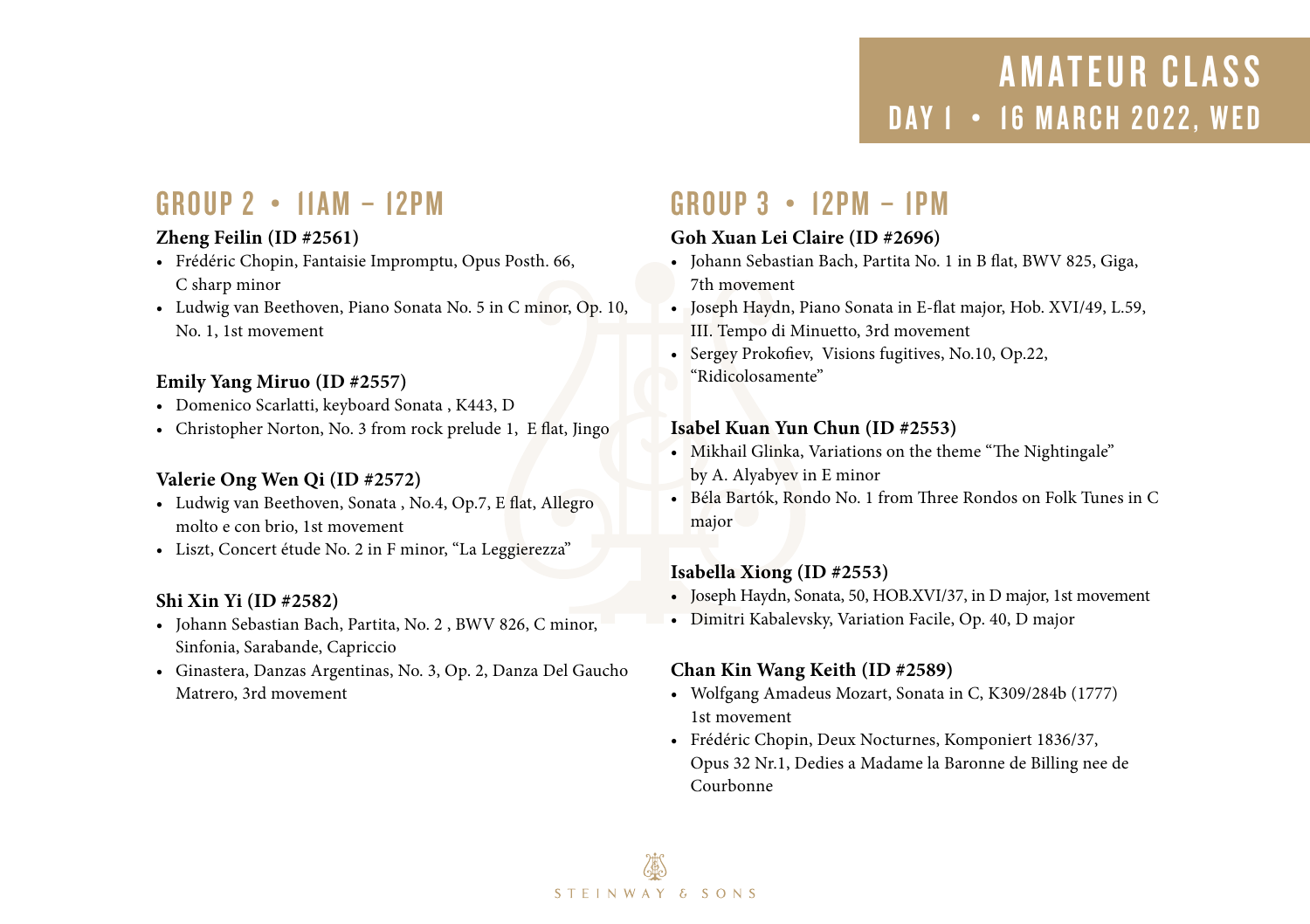### GROUP  $4 \cdot 2PM - 3PM$

#### **Feng Xiaotong (ID #2675)**

- • Ludwig van Beethoven, Sonata, No. 9, Op. 14 No. 1, E major, "Beethoven: The 35 Piano Sonatas Vol. 1", 1st movement
- • Uwe Korn, Caballos Espanoles, C major, "Tango Meets Jazz"

#### **Zhang Chenqi (ID #2564)**

- • Ludwig van Beethoven, Sonata, No. 10, Op.14 No.2 , G major, 1st movement
- • Francis Poulenc , Novelette sur un theme de Manuel de Falla, E minor

#### **Chong Zurie (ID #2590)**

- • Joseph Haydn, Piano Sonata No 39, Hob XVI:24, D major, 1st movement
- Anton Arensky, Nocturne in D-flat major Op. 36, No. 3

#### **Wang Borui Borain (ID #2615)**

- • Joseph Haydn, Piano Sonata in E minor, 53, Hob XVI:34, 1st & 3rd movement
- • Frédéric Chopin, Trois Nouvelles Études, 1, F minor

### GROUP  $5 \cdot 3PM - 4PM$

#### **Yang Wang Yi (ID #2554)**

- • Ludwig van Beethoven, Sonata, No.5, Op.10 in C minor, "Sonata", 1st movement
- • Franz Liszt, Liebestraum, No.3, Op. A flat major

#### **Koh Shuyu, Leeann (ID #2705)**

- • Ludwig van Beethoven, Sonata No. 14, No. 2, Op.27, C-sharp minor, "Moonlight Sonata", 3rd Movement
- • Wolfgang Amadeus Mozart, Sonata, No.11, K.331, A major, Rondo Alla Turca (Turkish March), 3rd movement

#### **Louis Xie Yuheng (ID #2600)**

- • Aram Khachaturian, Tocccata
- • Joseph Haydn, Sonata, Hob.XVI-37 in D major

#### **Koh Jae Ann (ID # 2679)**

- • Wolfgang Amadeus Mozart, Sonata, K570, B flat major, 1st Movement
- Shostakovich, No. 3, Op. 34, G major
- • Shostakovich, No. 5 Op. 34, D major
- • Shostakovich, No. 11, Op. 34, B major

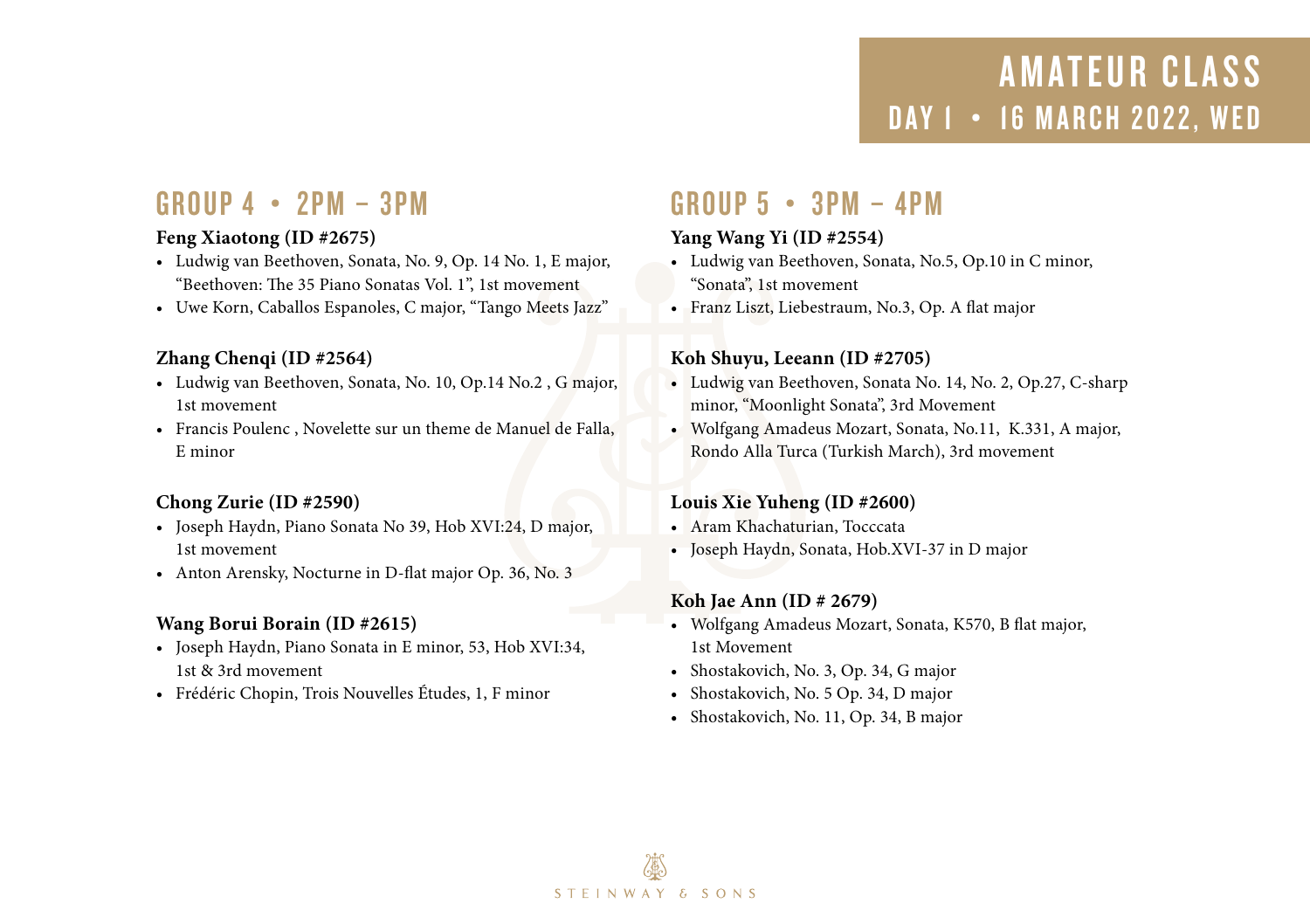### Group 6 • 4pm – 5pm

#### **Joshua Loh Yong Jie (ID #2714)**

- • Frédéric Chopin, Nocturne in G Minor, Op. 1, No. 37
- • Dmitry Kabalevsky, Sonatina, Op.1, No. 13, 3rd movement

#### **Rachel Gracelyn Cuaca (ID #2704)**

- • Wolfgang Amadeus Mozart, Sonata, K.331, Andante grazioso & Var, 1-6:, A major, 1st movement
- • Uwe Korn, Caballos Españoles Tango meets Jazz, C major

#### **Ng Hoi Kit Isaac (ID #2574)**

- • Joseph Haydn, Sonata, No. 60, Hob.XVI/50, C major, 1st movement
- • Franz Liszt, Années De Pèlerinage, 1, S.160, B Major, -, Les Cloches de Genève: Nocturne

#### **Tong Yong Jian (ID #2685)**

- • Joseph Haydn, Piano Sonata in E minor, Hob.XVI:34, E minor, I. Presto
- • Sergei Prokofiev, Ten Pieces for Piano from Romeo & Juliet, Op.75, D Major, 2. Scene
- • Sergei Prokofiev, Ten Pieces for Piano from Romeo & Juliet, Op.75, E Minor, 6. Montagues & Capulets

### $GROUP 7 \cdot 5PM - GPM$

#### **Tong Yong Kang (ID #2724)**

- • Wolfgang Amadueus Mozart, Piano Sonata in D major, No.9, K.311, I. Allegro con spirito
- • Sergei Prokofiev, Ten Pieces for Piano from Romeo & Juliet, Op.75, B flat major, 7. Friar Laurence
- • Sergei Prokofiev, Ten Pieces for Piano from Romeo & Juliet, Op.75, A flat major, 8. Mercutio

#### **Yichen Hu (ID #2563)**

- • Franz Schubert, Impromptu, Op. 90, No 2, E flat
- • Claude Debussy, La Plus que lente, L 121

#### **Caleb Lim (ID #2695)**

- • Domenico Scarlatti, Sonata in D major, K.443
- • Chen Peixun, Thunder in Drought Season

#### **Qixuan Robinson Wu (ID #2597)**

- • Ludwig van Beethoven, Piano Sonata No. 1 in F minor, Op. 2, No. 1
- • Frédéric Chopin, The Waltz, No.14 in E minor

#### **Alicia Mandy Lim (ID #2656)**

- • Joseph Haydn, Sonata, 27, Hob XVI in G major, 1st movement
- • Aram Khachaturian, Sonatina in C major, 3rd movement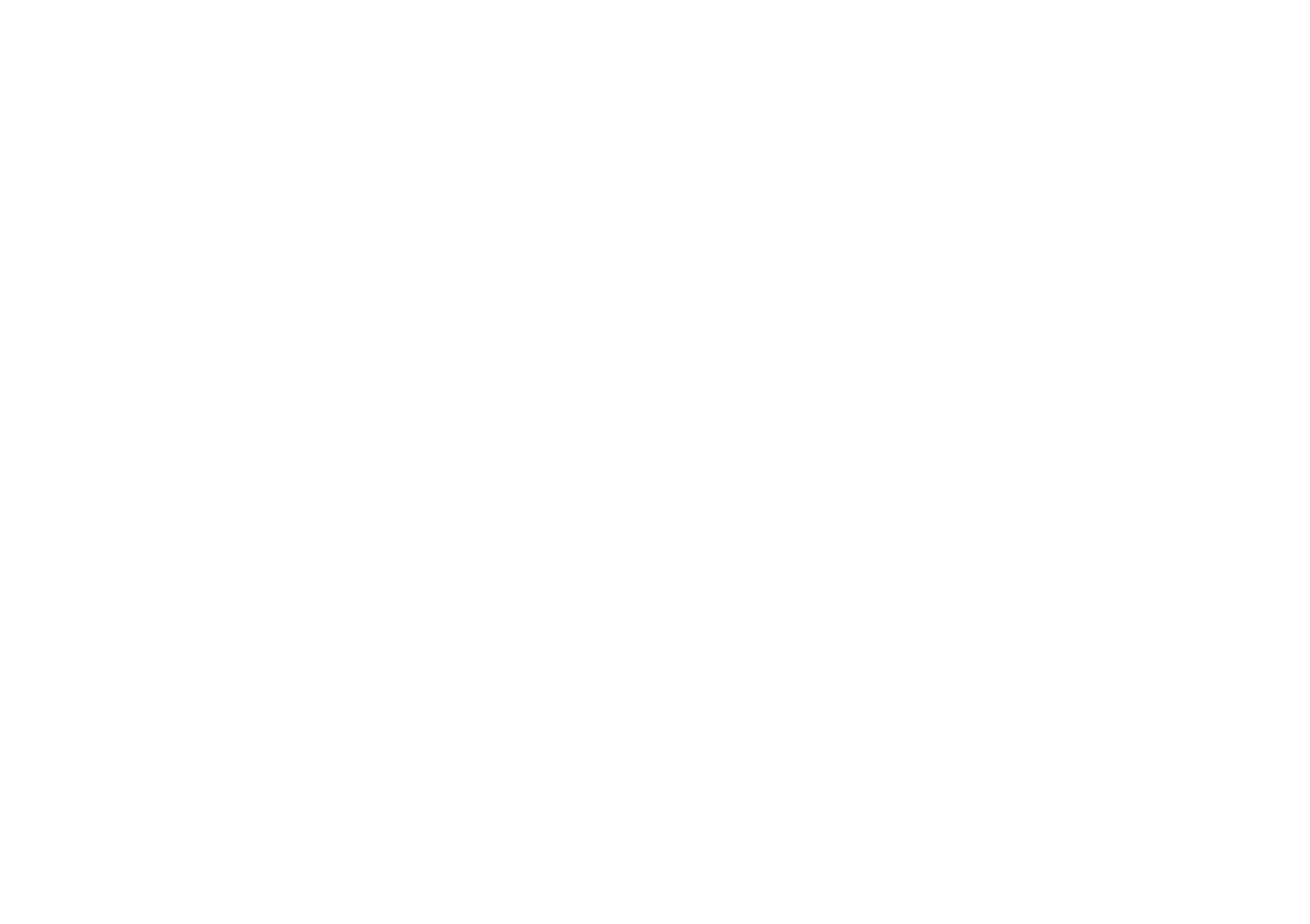### Group 3 • 12pm – 1pm

#### **Leo Brier (ID #2581)**

- • Frédéric Chopin, Nocturne, KK IVa 16, Ops posthumous, C sharp minor, Nocturne
- • Claude Debussy, Doctor Gradus ad Parnassum, C major

#### **Dylan Zhang (ID #2565)**

- Johann Sebastian Bach, French Suite No.6 in E major BWV817: Gigue
- • Frédéric Chopin, Nocturne No.20 in C# minor Op. Posth 20
- William Gillock, Fountain in the Rain, Fountain in the Rain

#### **Elyssa Toh Min See (ID #2673)**

- • Johann Sebastian Bach, Prelude & Fugue, BWV 847 in C minor
- • Frédéric Chopin, Nocturne , KK.Anh.la, No. 6 in C sharp minor

#### **Koh Jae Sen (ID #)**

- • T.A Arne, Sonata No.6 in G major, II. Presto, 2nd movement
- • Pyotr Ilyich Tchaikovsky, Douce Reverie, No.21, Op.39, C major, Sweet Dreams, Album pour enfants
- • Sergey Prokofiev, Tarentella, No.4, Op.65, F major, Musiques d'enfants

### Group 4 • 2pm – 3pm

#### **Su Jixin (ID #2579)**

- • Ludwig van Beethoven, Sonata, No.17, Op.31, No.2, D minor, Tempest, 1st movement
- • Mendelssohn, Rondo capriccioso, Op.14, E major

#### **Lim Hao Yu Olivier (ID #2692)**

- • Ludwig van Beethoven, Sonata No.7, Op.10 No.3, D major
- • Sergey Prokofiev, Piano Sonata No.3, Op.28, A minor

#### **Aimi Fuji (ID #2703)**

- • Zhanhao He & Gang Chen, The Butterfly Lovers' Violin Concerto – Arranged for piano by Deben Yin & Hong Jiang, G major
- • Frédéric Chopin, Études, No. 1, Op.10, C major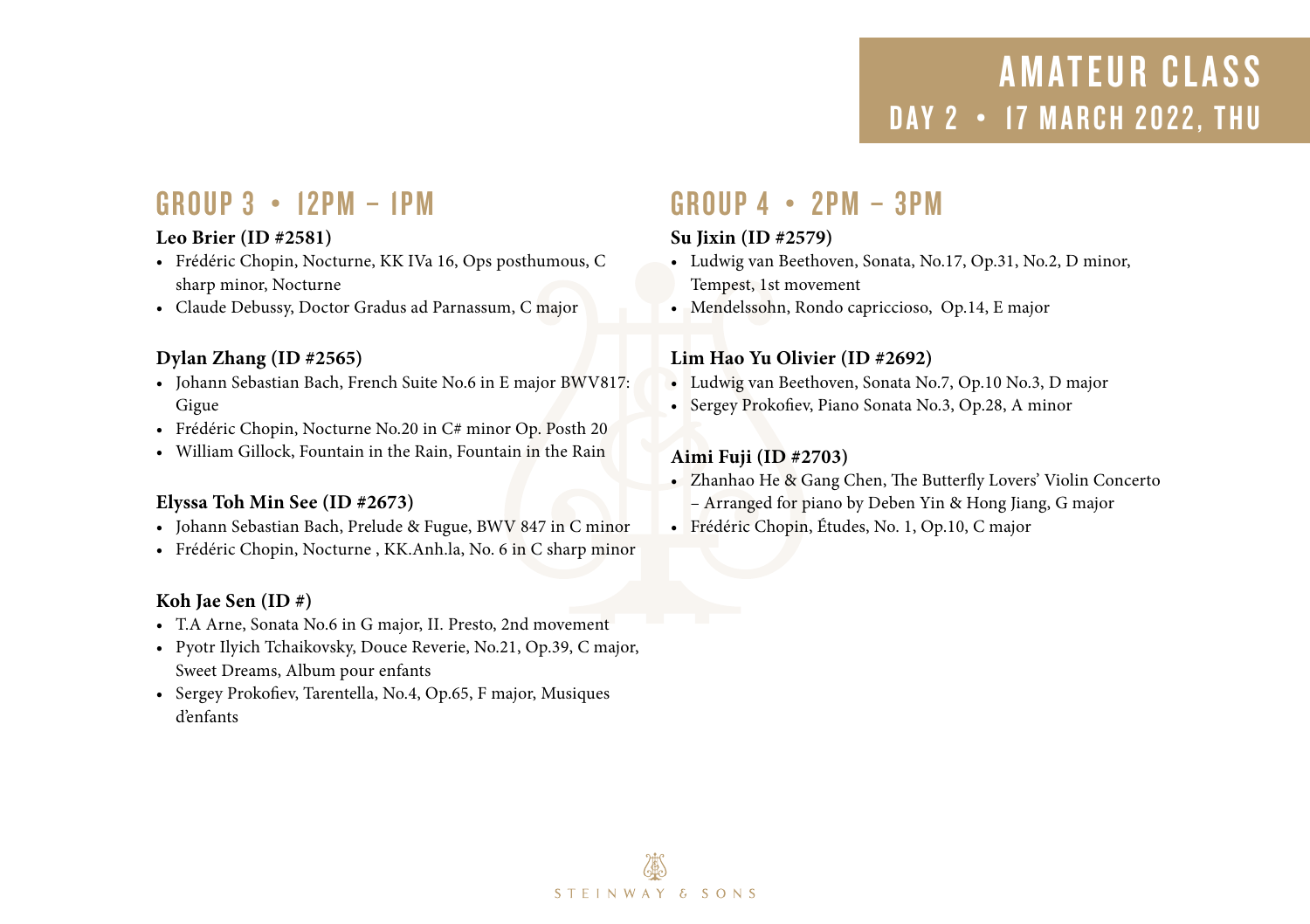### Group 5 • 3pm – 4pm

#### **Rachel Liang Fangyu (ID #2603**

- • Johann Sebastian Bach, Partita, 6, BWV 830, E minor, Toccata
- • Ludwig van Beethoven, Sonata, 21, Op 53, C major, Waldstein, 1st movement

#### **Chua Xin Jie (ID #)**

- • Scarlatti, Keyboard Sonata in G minor, K. 426 & 427
- • Prokofiev, Romeo & Juliet Op.75, No. 6 in E minor, No. 8

#### **Kaleb Teo Tze Hsiang (ID #2577**

- • Ludwig van Beethoven, Sonata, No 2, Op.31, D minor, Tempest, 1st movement
- Franz Liszt, Consolation No 3, D flat major, Lento placido

### Group 6 • 4pm – 5pm

#### **Kang HongYe Nathan (ID #2569)**

- • Johann Sebastian Bach, English Suite 2, BWV 807, A minor, Prelude
- • Dmitry Kabalevsky, Easy Variations, 40, Op. 40, D major

#### **Li Wangshu (ID #2680)**

- • Johann Sebastian Bach, 6 Little Preludes for Beginners BWV935, No.3 in D minor
- • Carl Czerny, Etudes de mecanisme Op.849 No.12 in G major Muzio Clementi, Sonatina Op.36, No.3 in C major, 1st movement

#### **Sarah-Yutong Kandel (ID #2658)**

- • Wolfgang Amadeus Mozart, Andante in B flat, K.15ii, B flat
- • J.F.F. Burgmueller, Innocence, 5 from 25 edudes facile et progressives, Op. 100, F major

#### **Li Hao Yang Kayden (ID #2598)**

- • Ludwig van Beethoven, Sonata, No. 1, Op. 2, F minor, Allegro, 1st movement
- • Claude Debussy, Children's Corner, No. 6, L. 113, in E flat major, Golliwogg's Cake-Walk

#### **Julian Yeo Wu Gieg (ID #2613)**

- • Wolfgang Amadeus Mozart, Piano Sonata No.16 in C major, K.545 in C major, I. Allegro
- Sergei Prokofiev, Visions Fugitives Op.22 No.5
- • Sergei Prokofiev, Vision Fugitives, 22, 10

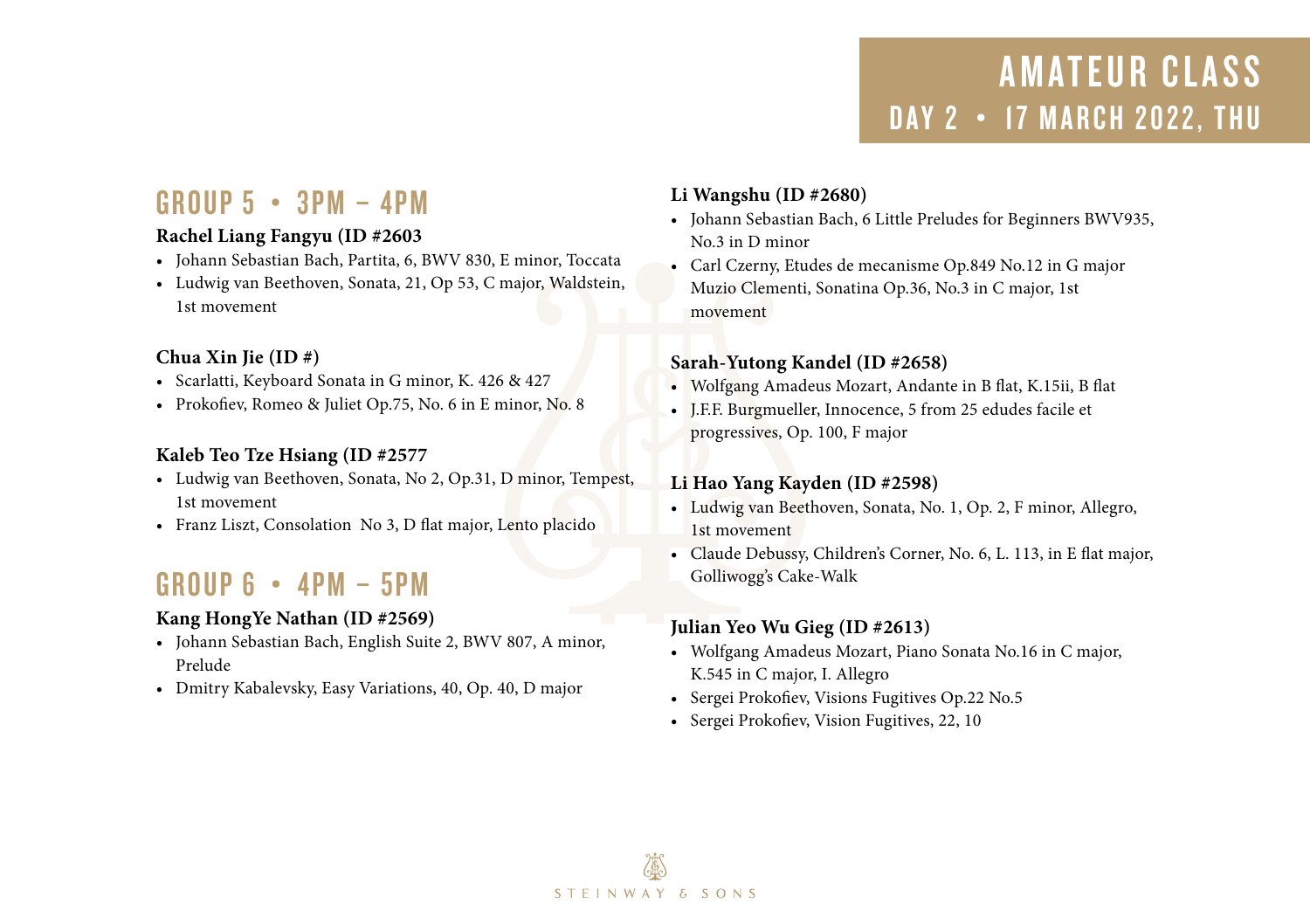### $GROUP 7 \cdot 5PM - GPM$

#### **Li Yuehang (ID #2601)**

- • Pyotr Ilyich Tchaikovsky, Douce reverie, No. 21, Op. 39 in C major, "Sweet Dreams"
- Dmitry Kabalevsky, Seven Cheerful Variations on a Slovakian Folk Song, No. 4, Op. 51 in G major

#### **Eden Shang Lu (ID #2588)**

- • Friedrich Kuhlau, Sonatina, No. 1, Op. 55, C major
- • Prokofiev, Promenade, No. 2, Op. 65, C major

#### **Heng Jane Ling (ID #2659)**

- • Dmitry Kabalevsky, Étude in A minor, Op. 27, No. 3 in A minor
- • Robert Schumann, Erster Verlust, No. 16, Op. 68, E minor

#### **Anabelle Gong Ting Li (ID #2669)**

- • Domenico Scarlatti Sonata in D minor K.141
- • Wolfgang Amadeus Mozart, Sonata in D major K576, 2nd movement

### Group 8 • 6pm – 7pm

#### **Chen Yaowei (ID #2612)**

- • George Gershwin, Prelude, No.2
- • Carl Czerny, Feodora, Op. 804, from Album elegant des dames pianistes

#### **Kim Hyeon A (ID #2662)**

- • "Frédéric Chopin, Valse, 17, KK IVb No.11 in A minor, Waltz
- • Johann Sebastian Bach, Invention No. 1, BWV 772 in C major

#### **Yang Qiyue (ID #2556)**

- • Joseph Haydn, Sonata, Hob. XVI: G1, G major, 1st movement
- • Kabalevsky, 24 Pieces for Children, No.5, Opus 39, B flat major, Juego

#### **Sim Ai Ying Elinor (ID #2586)**

- • M. Clementi, Sonatina, 3, OP. 38, F major, 1st movement
- • D. Shostakovich, Dance of the Dolls no. 3 Romance, F major

#### **Foo Ming En (ID #2681)**

- • Domenico Scarlatti, Sonata in D Minor, K.1
- • Franz Liszt, Etude S.136, No. 4, D Minor
- • Edward MacDowell, Shadow Dance, No. 8, Op. 39, F sharp minor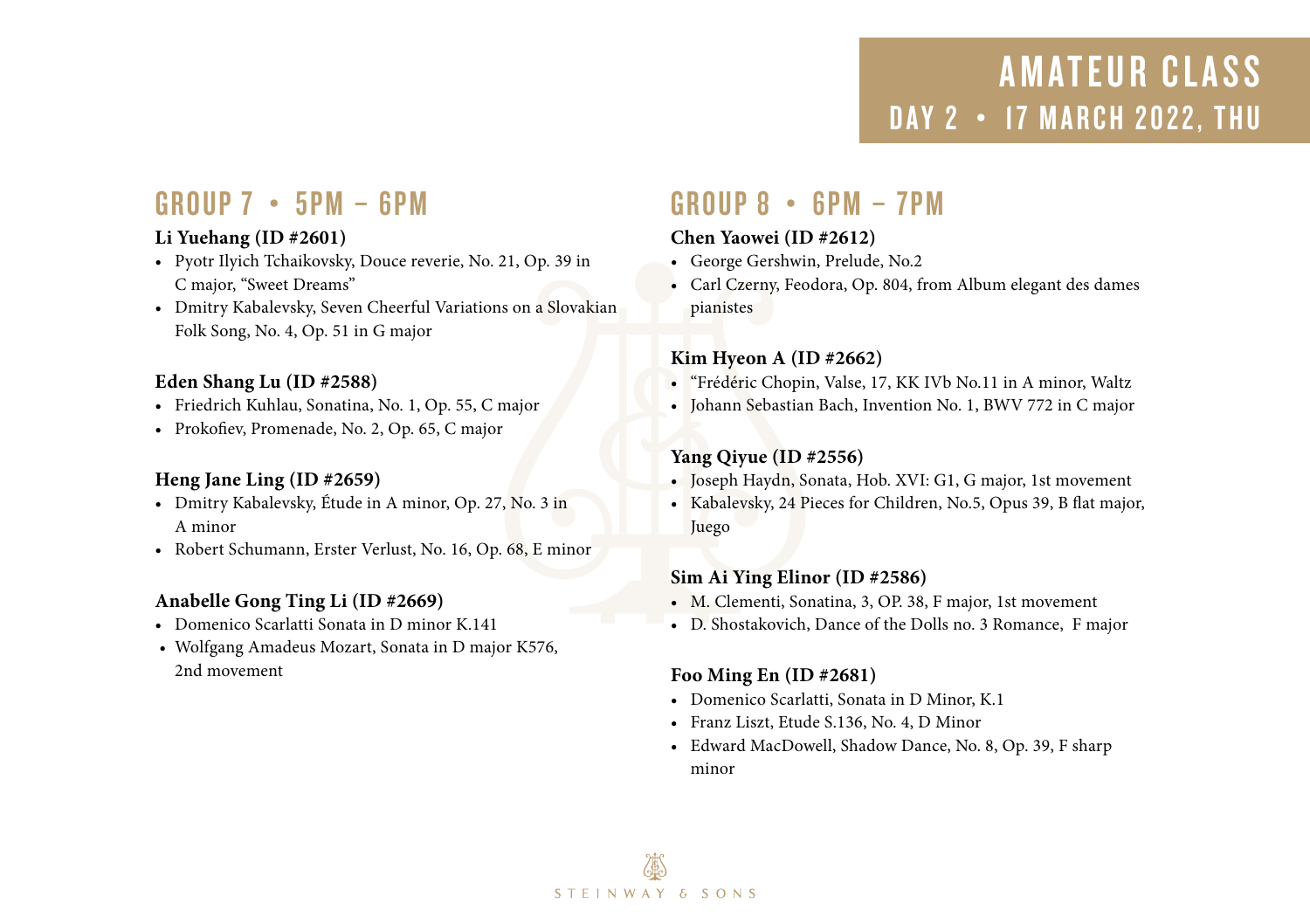### Group 1 • 10am – 11am

#### **Law Wanyi Charmaine (ID #2654)**

- • Wolfgang Amadeus Mozart, Sonata, No.12, K.332, F Major, Sonata, 3rd movement
- Prokofiev, Visions Fugitives, No.20, Op.22, C major, Visions fugitives, Lento irrealmente

#### **Aedus Foo Min Jun (ID #2592)**

- • Heather Hammond, Changing Times, A minor
- Carl Philipp Emmanuel, Solfeggietto in C minor, Wq.117/2, C.P.E

#### **Chua Ming Rui Sophie (ID #2691)**

- • Béla Bartók, Three Rondo on Folk Tunes, No.1 Sz.84, BB 92, "Rondo"
- • Domenico Scarlatti, Sonata in A major, K.209

#### **Earnest Ng Tian Zhi (ID #2619)**

- • Joseph Haydn, Sonata, No. 35, Hob. XVI in C major
- • Jacques Ibert, Le petit ane blanc, No. 2 from Histoires' in F sharp major

#### **Li Yucheng (ID #2661)**

- • Muzio Clementi, Sonatina, Op. 36, No. 3, C major
- • Akira Yuyama, Popcorn, C major

### Group 2 • 11am – 12pm

#### **Averil Chua (ID #2623)**

- • Edvard Grieg, Lyric Pieces Book 1, No 6 Norwegian Melody, Op. 12, D major
- • Dmitri Kabalevsky, Seven Cheerful Variations on a Slovakian Folk Song, No 4, Op. 51, G major

#### **Ong Yu Xuan, Alyssa (ID #2683)**

- • Muzio Clementi, Sonatina, No. 3, Op. 36, C major, 1st movement
- • Muzio Clementi, Sonatina, No. 3, Op. 36, C major, 2nd movement
- • Frédéric Chopin, Mazurka, No. 2, Op. 67, G minor

#### **Theodore Penn Hur (ID #2583)**

- • Wolfgang Amadeus Mozart, Piano Sonata No17, K570, B flat major, 3rd movement
- • Maykapar, Petite variation, 14, Op. 8, F minor

#### **Cheong Rui Yang Julian (ID #2618)**

- • Johann Sebastian Bach, Sinfonia, No.15, BMV 801 in B minor
- • Friedrich Burgmüller, Les Sylphes, No.15, Op.109 in G minor

#### **Estelle Goh (ID #2568)**

- • Adolf von Henselt, 12 Etudes Caracteristique, Si oiseau j'etais, No. 6, Op. 2, "If I Were A Bird"
- • Enrique Granados, Allegro de Concierto, Op. 46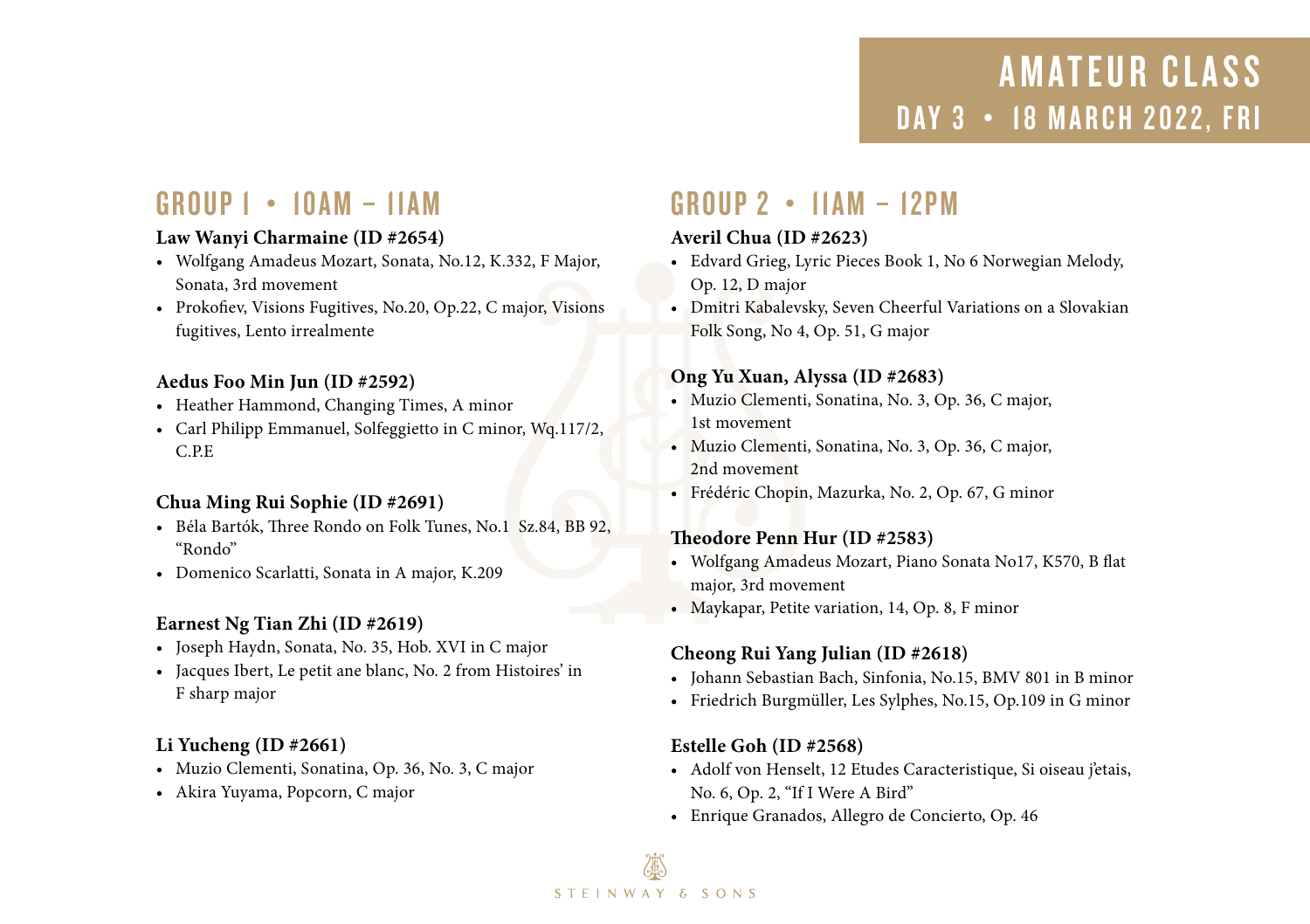### Group 3 • 12pm – 1pm

#### **Hannah Kok Hann (ID #2682)**

- • Wolfgang Amadeus Mozart, Sonata No. 17, K. 570, B flat major, 3rd movement
- • Johannes Brahms, Intermezzo, No. 2, Op. 118, A major
- • George Gershwin, I Got Rhythm, D flat major

#### **Xian Ruofei (ID #2609)**

- • Wolfgang Amadeus Mozart, Piano Sonata No.12 in F major, K.332/300k
- • Claude Debussy, L'isle Joyeuse
- • Frédéric Chopin, Etude, No.1, Op.10, C major, Waterfall Zins Matteo
- • Wolfgang Amadeus Mozart, Sonata in D K.311, 1st Movement
- • Mikhail Glinka and Balakirev, The Lark, "L'alouette"

#### **Cheng Guo (ID #2573)**

- • Mily Balakirev, Transcription on "The Lark" for piano
- • Aaron Copland, The Cat & The Mouse

### GROUP  $4 \cdot 2PM - 3PM$

#### **Wee Kai Xuan (ID #)**

- • Wolfgang Amadeus Mozart, Sonata, No.8, K310 in A minor, 1st movement
- • Frédéric Chopin, Nocturne, No. 2, Op. 27, D flat major Earl Wild, Etude Etude based on George Gershwin's "I Got Rhythm", No. 6

#### **Mrinalini Anantharaman (ID #2664)**

- • Frédéric Chopin, Nocturne, No.1, Op. 55 in F minor
- • Uwe Korn, Caballos Espanoles, in C major, Based on 'Por Una Cabenza'
- • Franz Schubert, Impromptu in A flat major, D935, Op. 142, No. 2

#### **Ting Wei En (ID #2580)**

- • Joseph Haydn, Allegro Moderato, 1st movement from Sonata., Hob. XVI:46, A flat major
- • Franz Schubert, Impromptu, No. 3, Opus 90, G flat major

### GROUP  $5 \cdot 3PM - APM$

#### **Alethea Ong Joh Woon (ID #2687)**

- • Ludwig van Beethoven, Sonata No. 7, Op. 10, No. 3 in D major, 1st movement
- • Fazil Say, Paganini Jazz

#### **Aaron Lim Zhi Pung (ID #2677)**

- • Domenico Scarlatti, Sonata, K427, L286, G major
- • Wolfgang Amadeus Mozart, Sonata, No. 15, Op. 28, D major, Pastorale, 1st movement
- • Alexander Scriabin, Piano Sonata, No. 4, Op. 30, F sharp major

#### **Donovan Nee Wei Xiang (ID #2555)**

- • Frédéric Chopin, Ballade No. 1 in G minor, Op. 23
- • Wolfgang Amadeus Mozart, Sonata, K310, A minor, 1st movement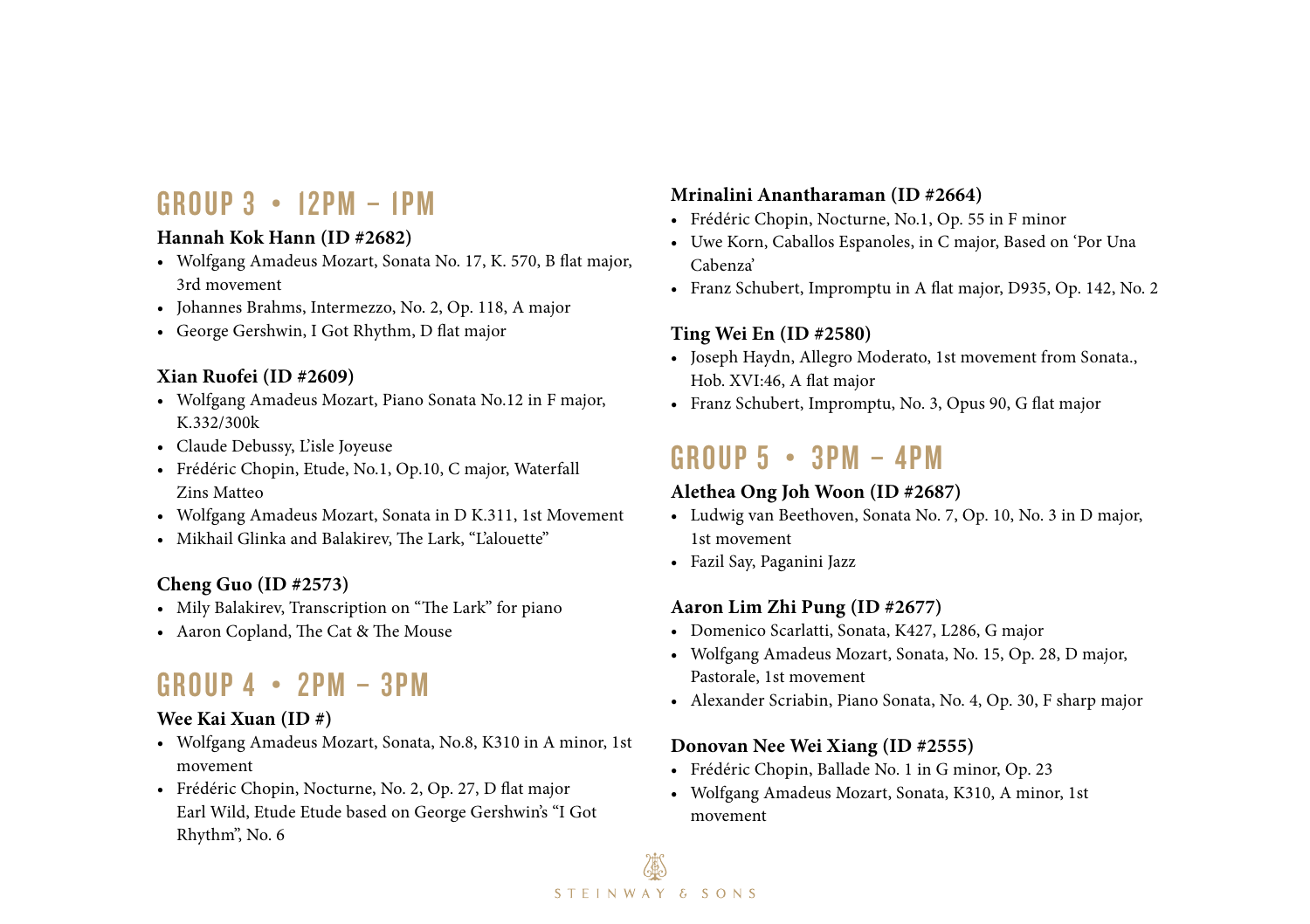### Group 6 • 4pm – 5pm

#### **Alyssa Les Ernn (ID #2571)**

- • Mikhail Glinka, L' Alouette, No.10 B flat minor, The Lark
- • Joseph Haydn, Sonata in F major , No. 38, Hob.XVI:23, in F major

#### **Kuan Jing Xun (ID #2699)**

- • Ludwig van Beethoven, Piano Sonata No.8, Op.13, C minor, "Pathétique", 1st movement
- • Frédéric Chopin, Ballade, No.3, Op.47, A-flat major

#### **Michelle Harianto (ID #2678)**

- • Frédéric Chopin, Rondo in C minor, Op.1, C Minor
- • Maurice Ravel, Jeux D'eau

### Group 7 • 5pm – 6pm

#### **Goh Ying-Peng Cynthia (ID #2660)**

- • Frédéric Chopin, Nocturne , 2, 27, D flat major
- • Rachmaninoff, Prelude, 5, 23, G minor

#### **Candy Tan Lay Nah (ID #2694)**

- • Sergei Rachmaninoff, Prelude, No.4, Op.23, D major
- • Franz Liszt, Transcendental Etudes, No.4, S.139, D minor, "Mazeppa"

#### **Chika Sonoda (ID #2690)**

- • Frédéric Chopin, Nocturne No. 13 in C minor, Op. 48, 1
- • Claude Debussy, L'isle joyeuse, 1, A dur

### **18 MARCH, 8PM** Announcement of Amateur Heats Results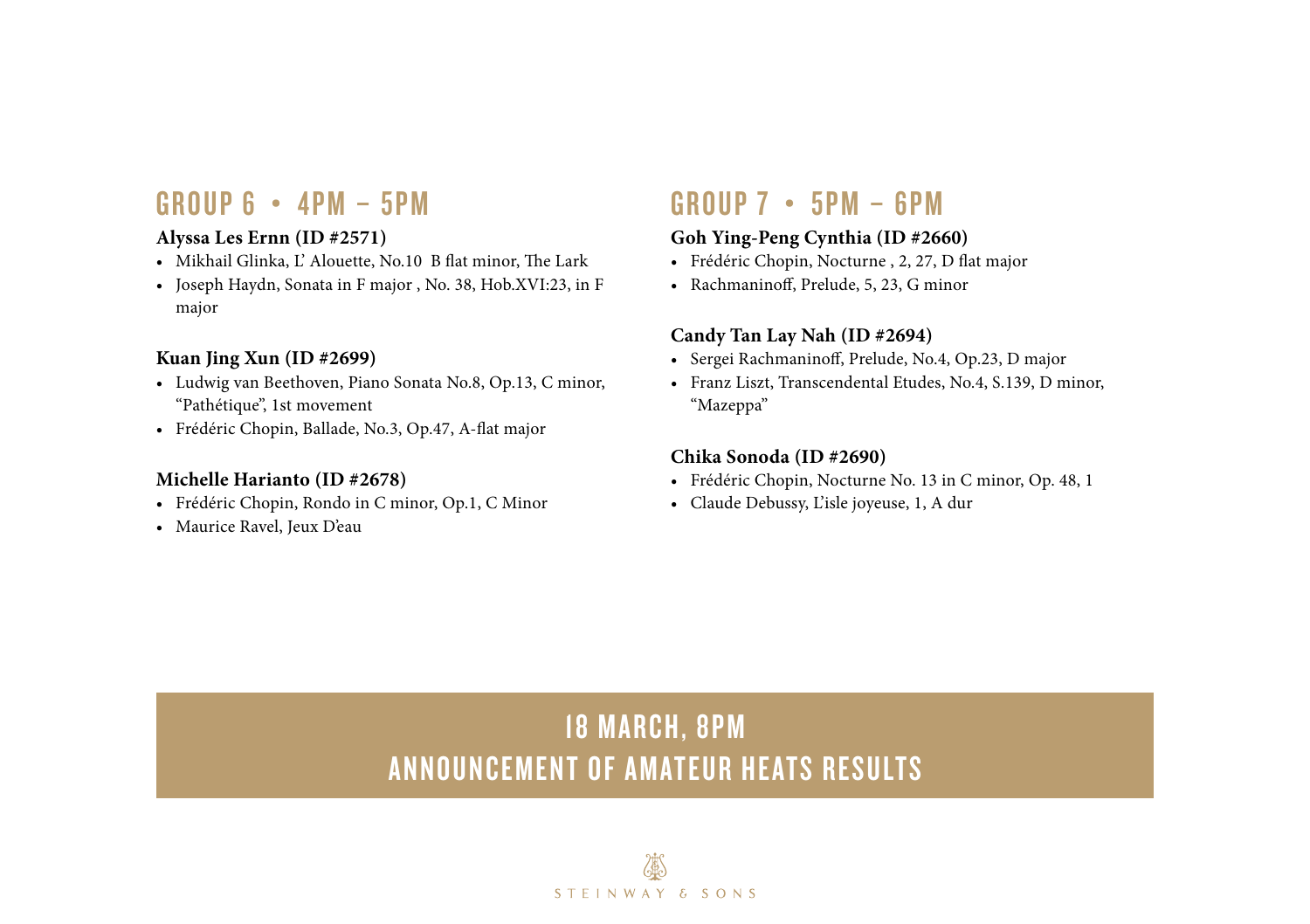# STEINWAY IG STARS

As part of the 6th Steinway Youth Piano Competition, we are excited to announce the 2022 IG Stars! IG Stars is a public voting contest where you can vote for your favourite pianists during the competition rounds. The 3 pianists with the highest number of votes will be featured in their very own video - professionally produced by Steinway Singapore.





### **HOW TO VOTE**

During the live stream, pick your favourite contestant, and then head to the voting site to vote! You can vote once every 24 hours.

This year, we've also included a lucky draw component for our voters. With each entry, stand a chance to win a Dexibell H1, a digital piano valued at over 3,000! **Get voting now!**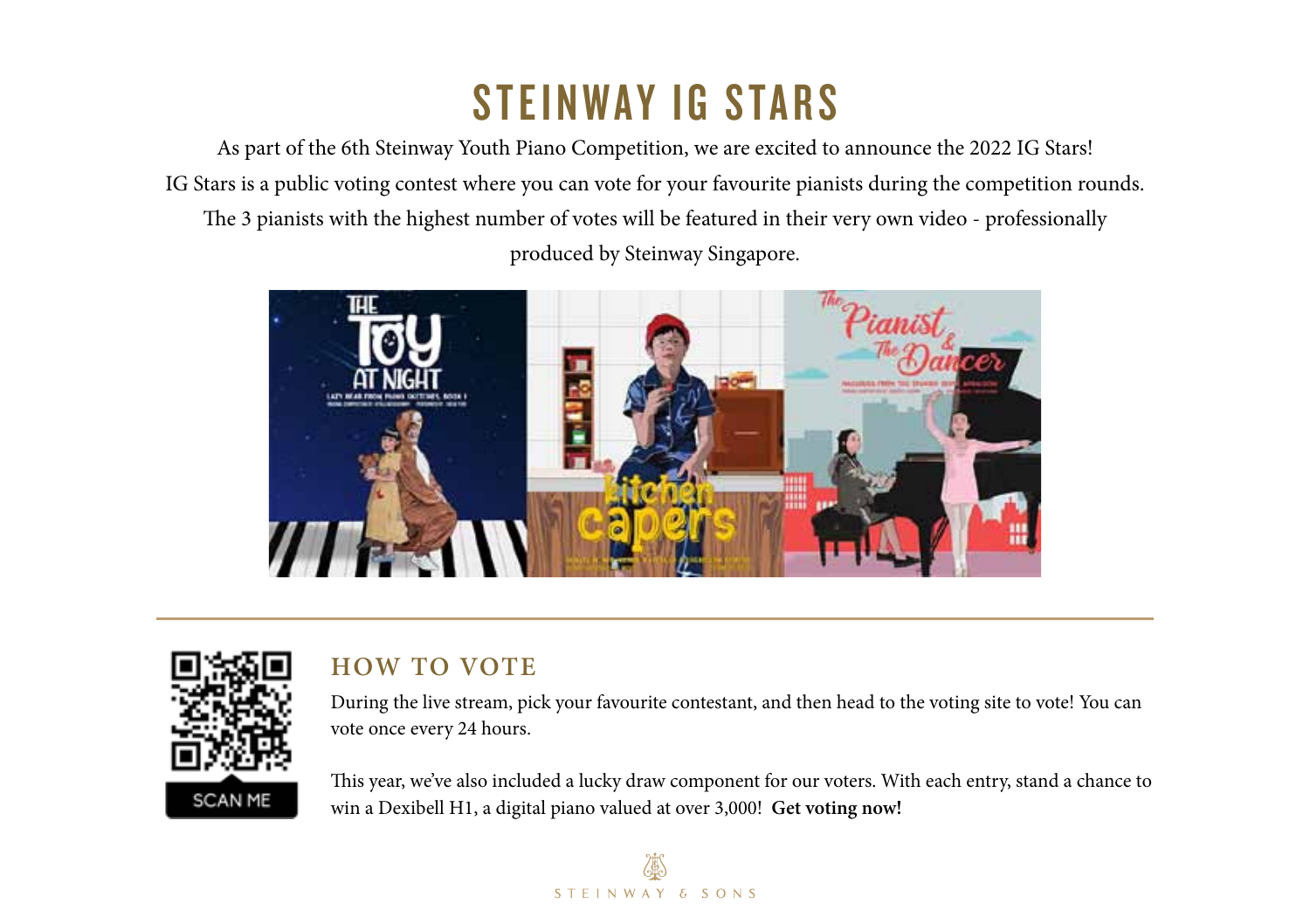### **STEINWAY GALLERY**

**SINGAPORE** 

#### organised by event manager